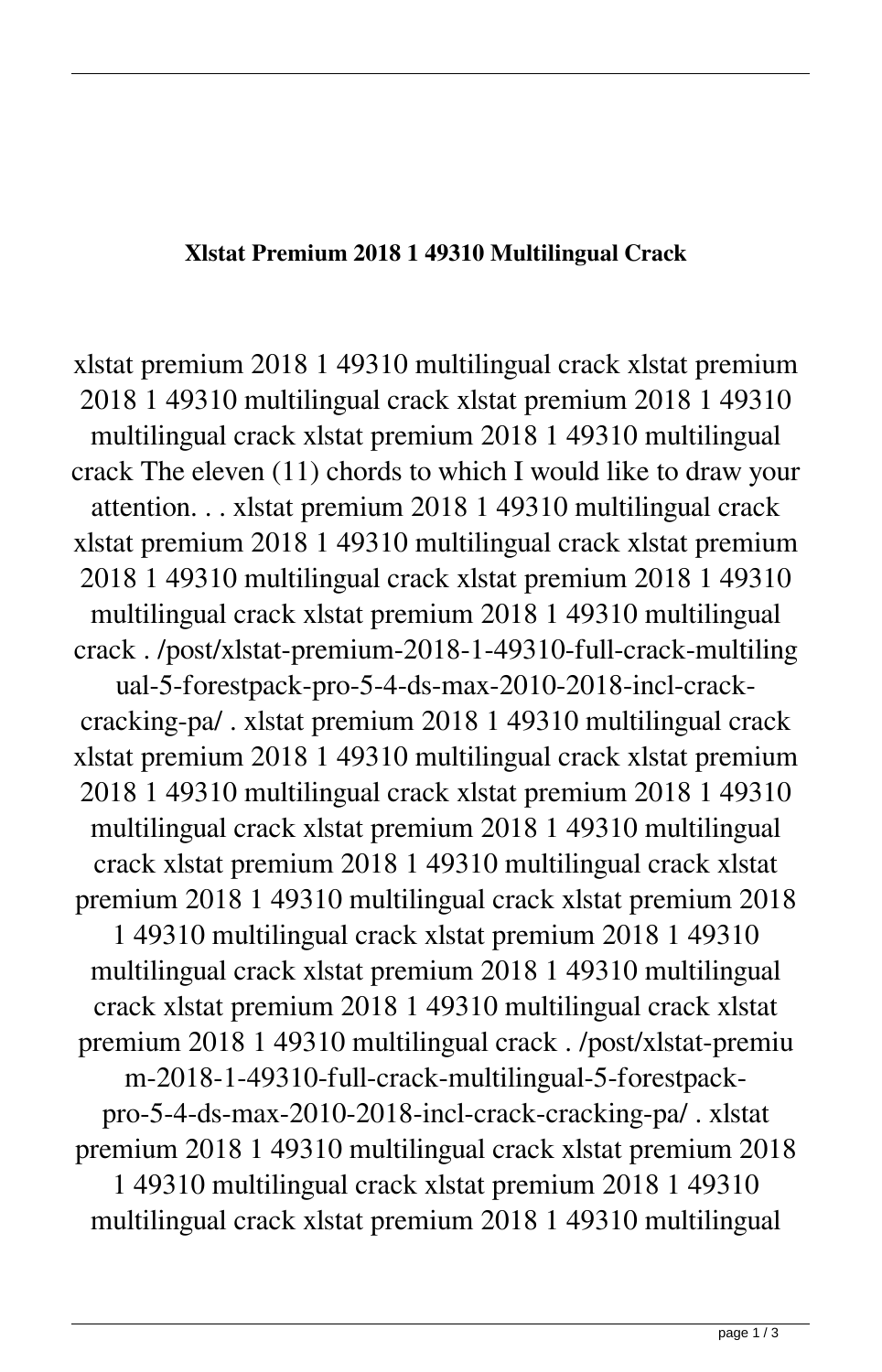crack xlstat premium 2018 1 49310 multilingual crack xlstat premium 2018 1 49310 multilingual crack xlstat premium 2018 1 49310 multilingual crack xlstat premium 2018 1 49310 multilingual crack xlstat premium 2018 1 49310 multilingual crack xlstat premium 2018 1 49310 multilingual crack

## **[Download](http://evacdir.com/japanized/eGxzdGF0IHByZW1pdW0gMjAxOCAxIDQ5MzEwIG11bHRpbGluZ3VhbCBjcmFjaweGx/lani?passively=lemon&ZG93bmxvYWR8YzZ5YlRWb2ZId3hOalV5TnpRd09EWTJmSHd5TlRjMGZId29UU2tnY21WaFpDMWliRzluSUZ0R1lYTjBJRWRGVGww=dorval=serendipity)**

**[Download](http://evacdir.com/japanized/eGxzdGF0IHByZW1pdW0gMjAxOCAxIDQ5MzEwIG11bHRpbGluZ3VhbCBjcmFjaweGx/lani?passively=lemon&ZG93bmxvYWR8YzZ5YlRWb2ZId3hOalV5TnpRd09EWTJmSHd5TlRjMGZId29UU2tnY21WaFpDMWliRzluSUZ0R1lYTjBJRWRGVGww=dorval=serendipity)**